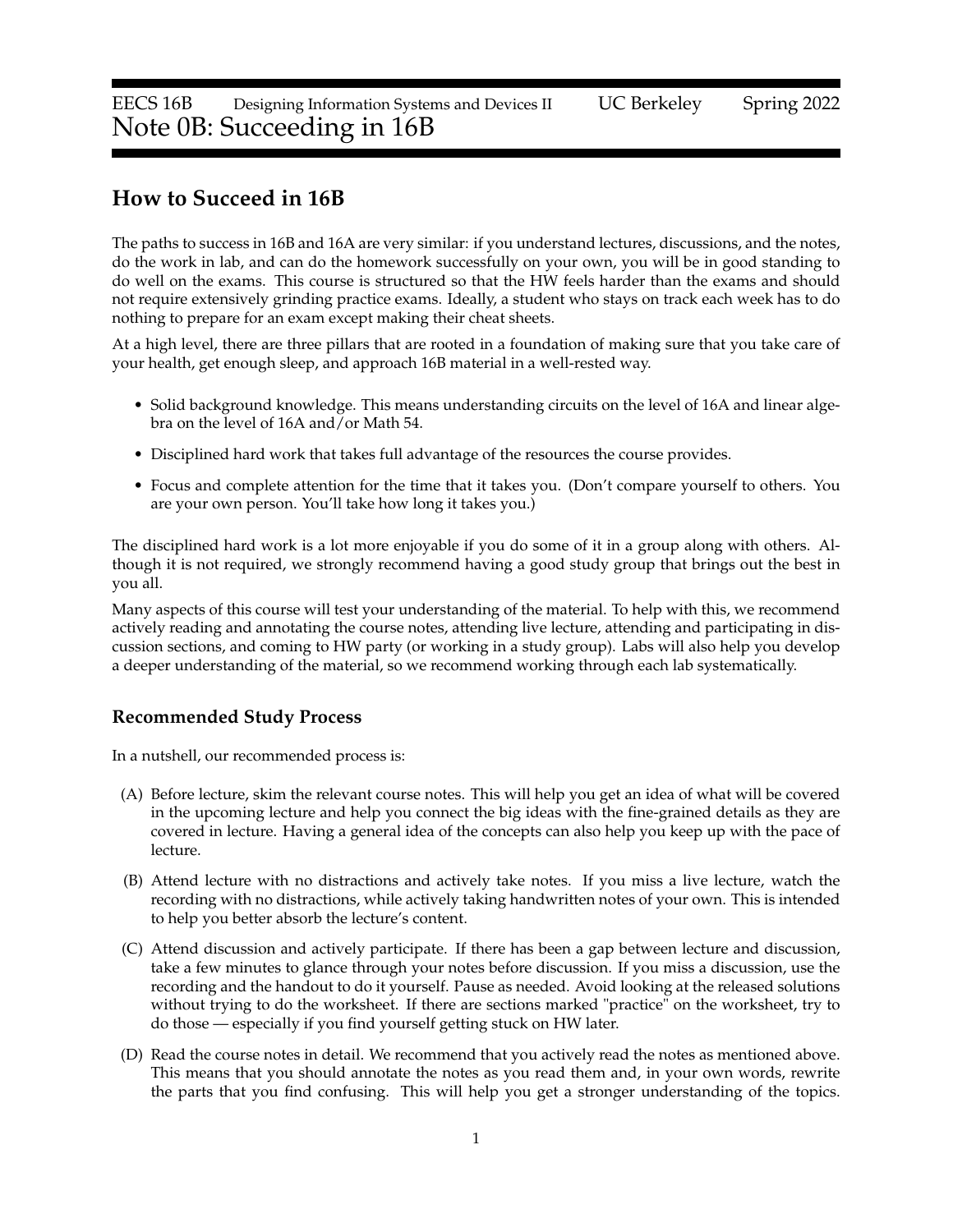Sometimes, the notes will cover topics in finer detail than the lecture. At the end of the day, the notes serve to not only reinforce your understanding of topics covered in lecture, discussion, and HW but also deepen it by introducing some more detail. In some cases, the notes also serve as a bridge between lecture and specific HW problems.

- (E) After the lectures and discussions, try to re-derive the material that was covered, before you start on the homework. This will help you both understand the big picture better as well as get practice in proofs and problem solving.
- (F) Start on the homework as early as possible. We recommend that you take some time for an initial pass to read over the problems (around 20 minutes per problem suffices). This should inform you about which problems you know how to solve and what topics you may have to review. Doing this well before the HW deadline gives you plenty of time throughout the week to review topics. Try to work with minimal distractions (we recommend printing the HW to help you with this). It is okay if you get stuck; in fact, it is even expected. After all, homework problems are designed to make you think quite deeply about new topics. Ultimately, the goal with this initial pass is to get started: read the problem carefully, figure out what questions are asking, write out what you know, and start setting things up. If you get stuck, write out why/where you are stuck and move on.
- (G) Meet with your group and/or attend HW Party to understand how to engage with the problems. If you're all stuck on something, ask for help by flagging down a member of course staff in HW party or posting on Piazza.
- (H) Take your notes and scratch paper from your group or HW Party and use them to write up your HW, in your own words. Again, a distraction-free environment is very important. If you get bogged down by any one HW problem, move on to another problem where you might be able to make progress. Also, set a total time limit per problem and stop working on that problem after that point.
- (I) When the solutions come out, read them and self-grade your homework. If there is a discrepancy, then read the relevant solution very carefully and take notes to make sure you understand. Try redoing the problems that you didn't get perfectly the first time, ideally without looking at your solutions notes. If you get stuck redoing the problem, then reread your notes and, if you are still stuck, reread the solutions more carefully. Once done, close everything and redo the problem on your own.
- (J) For labs, make sure you have done any problems on the HW that support labs.
- (K) Complete the pre-lab ahead of coming to your lab section.
- (L) In your lab section, work diligently with your lab partner, asking for help from your classmates and course staff as needed.

We believe that following the above process diligently should provide a solid foundation for success in this course. We encourage you to consider the above as a guideline which you can freely modify to suit your optimal study styles. For example, if you find that you learn much better from written material than oral material, you might want to read the notes in greater detail before attending lecture and discussion. In many instances, the study strategies you develop through this process will carry over to other mathematical/modeling-based classes.

## **Additional Tips**

In addition to the process outlined above, we hope that the following pointers can help you.

1 **Try to utilize HW party.** HW Party is great if you don't have a study group, everyone is welcome there. You can also ask people there to meet up afterward to continue working on the HW. You're not alone. You are welcome, even if all you want is to be in the company of your classmates. Prior to attending a HW party, we encourage you to try your hand at the problems — you will get more out of the HW party this way.